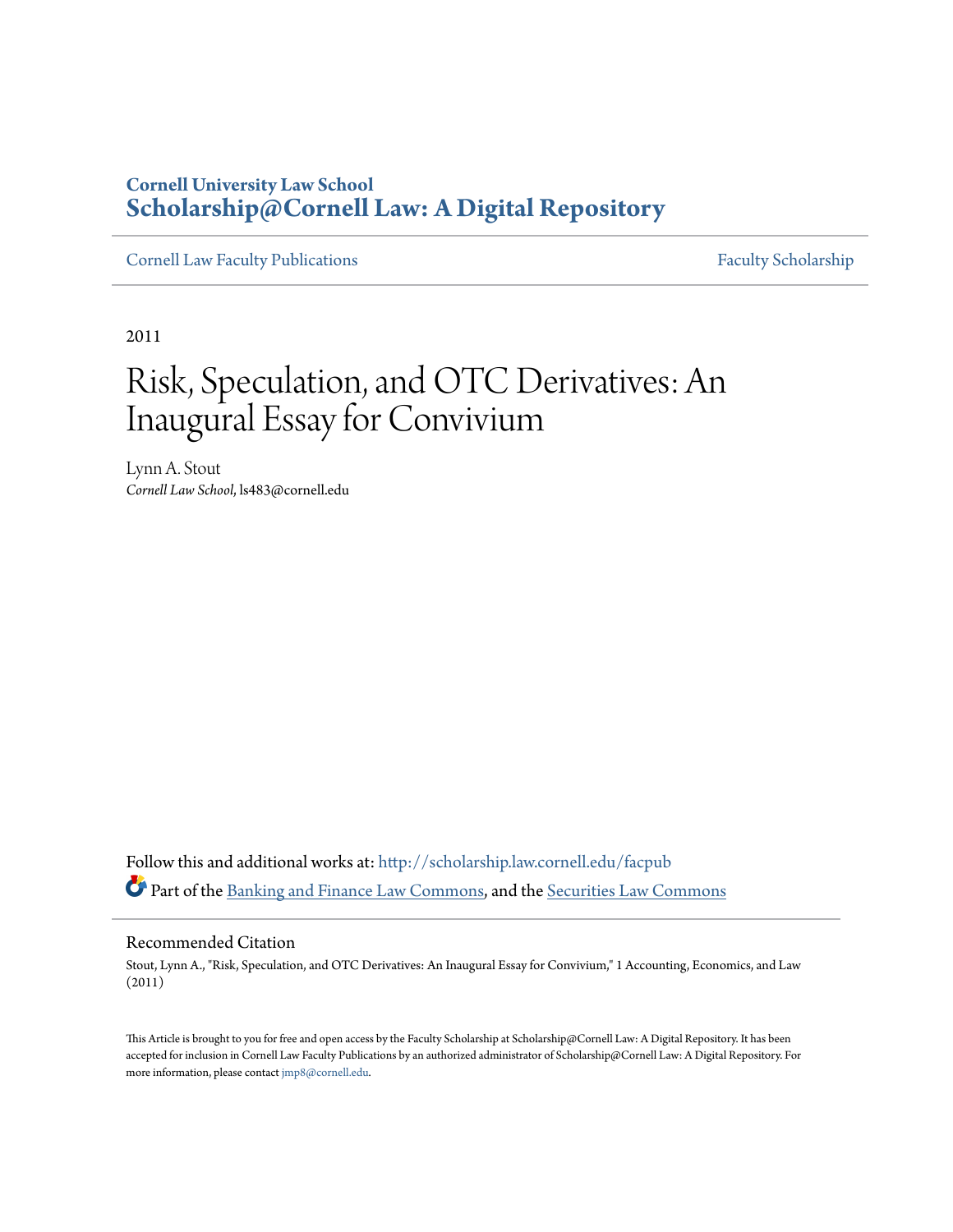# **Risk, Speculation, and OTC Derivatives: An Inaugural Essay for Convivium**

Lynn **A.** Stout

#### **Abstract**

Speculative trading, including speculative trading in derivatives, is often claimed to provide social benefits **by** decreasing risk and improving the accuracy of market prices. This assumption overlooks the possibility that speculation can be driven not just **by** differences in traders' risk aversion and information investments, but also **by** differences in traders' subjective expectations. Disagreement-based speculation erodes traders' returns, increases traders' risks, and can distort market prices. There is reason to believe that **by 2008,** the market for **OTC** derivatives may have been dominated **by** disagreement-based speculation that contributed to the Fall **2008** credit crisis.

**KEYWORDS:** speculation, derivatives, risk, hedging, information, arbitrage, disagreement, heterogeneous beliefs, **CDS**

**JEL Classification Codes:** *D53,* **D82,** D84, **G01, G28,** K20, B10, **C70,** D14

**Acknowledgements:** Lynn **A.** Stout is the **Paul** Hastings Professor of Corporate and Securities **Law at the UCLA School of Law.**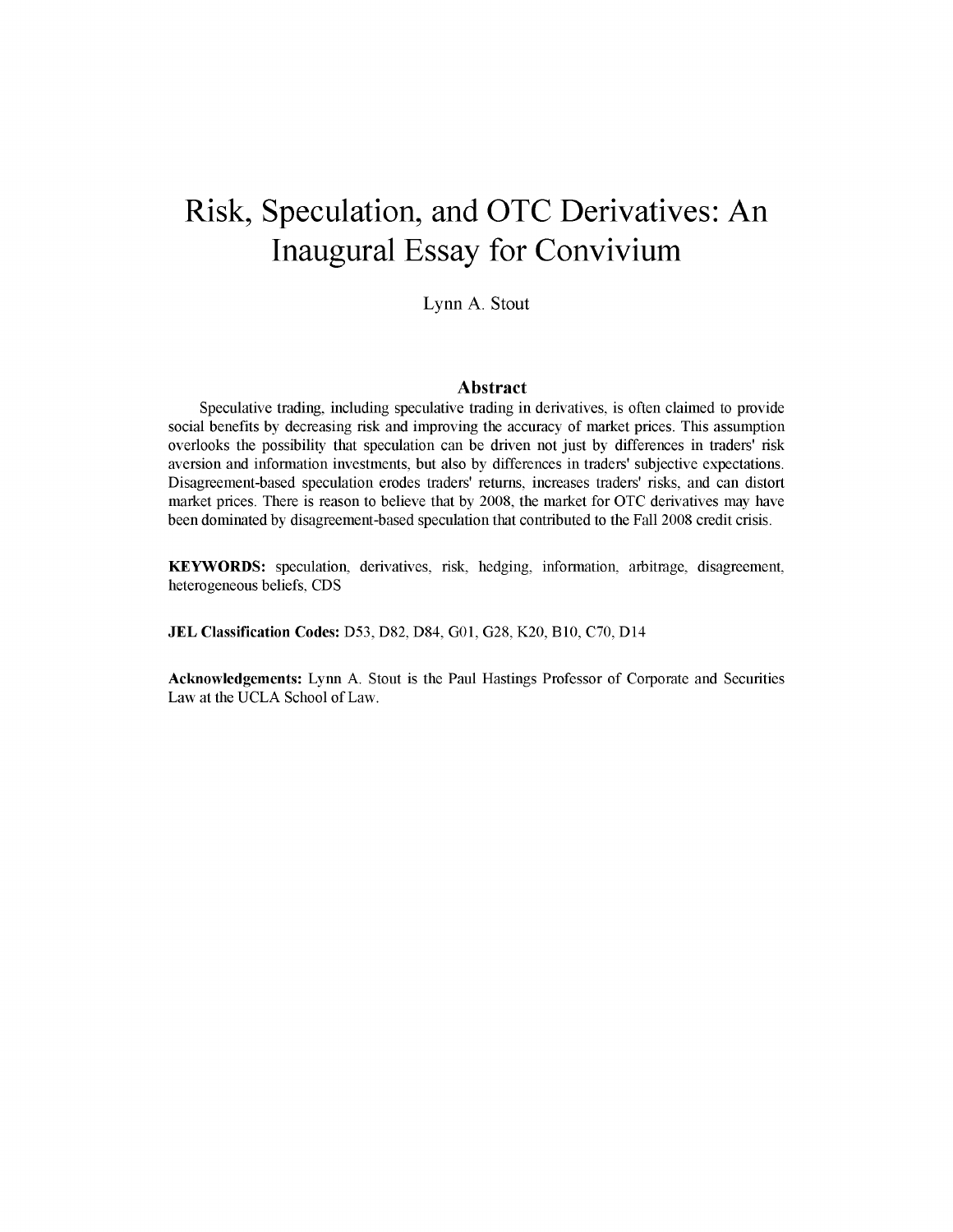Stout: Risk, Speculation, and **OTC** Derivatives

#### TABLE OF **CONTENTS**

**1. INTRODUCTION**

2. DERIVATIVES AS **BETS**

**3.** THE **COMMON** LAW APPROACH TO DERIVATIVES **BETTING**

4. THE MODERN APPROACH

**5.** THE **RESULTS** OF THE MODERN APPROACH

**6.** WHY **DID** WE IGNORE **OTC** DERIVATIVES' **POTENTIAL** TO **INCREASE** RISKS?

7. THREE THEORIES OF **SPECULATION**

**8. THE** REALITY **AND IMPLICATIONS** OF **DISAGREEMENT-BASED SPECULATION**

**9. CONCLUSION,** WITH **A NOTE ON** WHERE WE ARE Now

**CASES CITED**

**REFERENCES**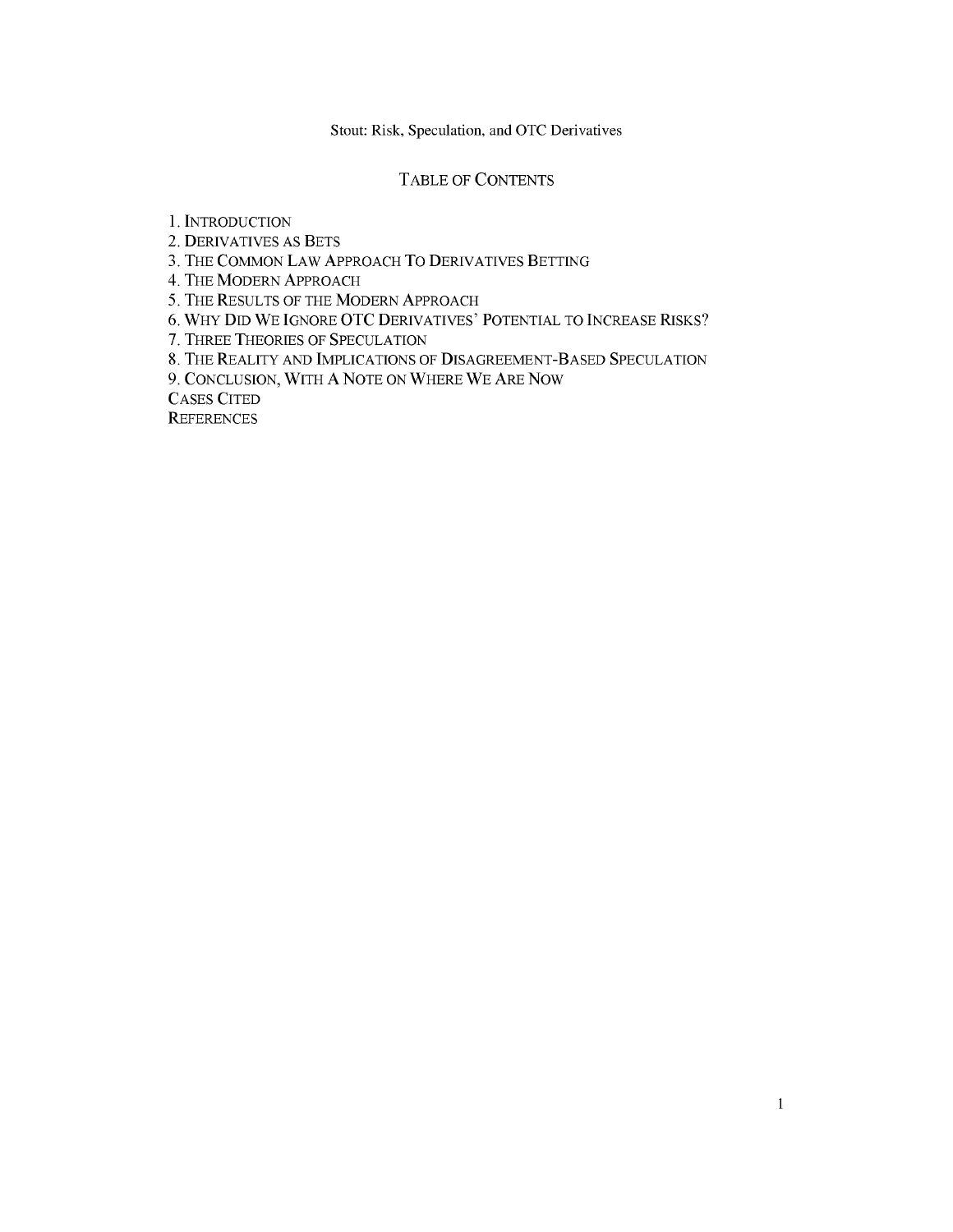## **1. Introduction**

In the Fall of **2008,** the global finance industry was tipped into crisis following the announcement of large trading losses suffered **by** insurance giant **AIG** in the overthe-counter **(OTC)** market for credit default swaps. Credit default swaps **(CDS),** a type of financial derivative, are frequently described in the media as "insurance" against declines in the creditworthiness of bond issuers. Insurance in turn is typically thought of something that spreads and reduces risk. Yet the sudden collapse of **AIG,** preceded **by** the derivatives-fueled collapses of investment banks Bear Stearns and Lehman Brothers, suggests that **by 2008** the **CDS** "insurance" market had gone seriously awry. Rather than spreading and reducing risk, overthe-counter **CDS** trading seemed to have concentrated and increased it. How?

There is an obvious tension between the claim that derivatives are used to hedge against risk, and the observed increase in risk that actually accompanied the explosive growth of the **OTC** derivatives market in this century's first decade. This tension makes it worthwhile to revisit basic assumptions about what the **OTC** derivatives market is about.

Derivatives often are described as "products," "investments," "assets," "innovations," and (as already noted) "insurance." This Essay argues these words are misleading euphemisms. The simpler and far more accurate word that should be used to describe derivatives is "bets." And while bets can indeed be used to hedge against risk, they can also be used for a more economically questionable activity-speculation. The common law has long recognized that speculative betting on market phenomena can increase risk rather than reducing it. Accordingly, the common law treated purely speculative derivatives contracts quite differently from true hedging contracts. Contemporary regulators would do well to heed the common law's common-sense example.

### 2. **Derivatives as Bets**

Finance theorists often divide derivatives into two basic categories, futures (a contract of sale for future delivery of something at a price determined today), and options (a contract of sale for future delivery of something at a price determined today, where one party has the option to repudiate the contract). But the more interesting and significant characteristic of derivatives contracts-the very thing that makes them "derivative"-is the fact that they are futures and options contracts where the underlying asset being "sold" is never actually delivered **by** the seller, or received **by** the buyer. Indeed, neither buyer nor seller may ever own, or even ever see, the underlying asset. Rather, one party to a derivatives contract typically performs simply **by** paying the other some amount of money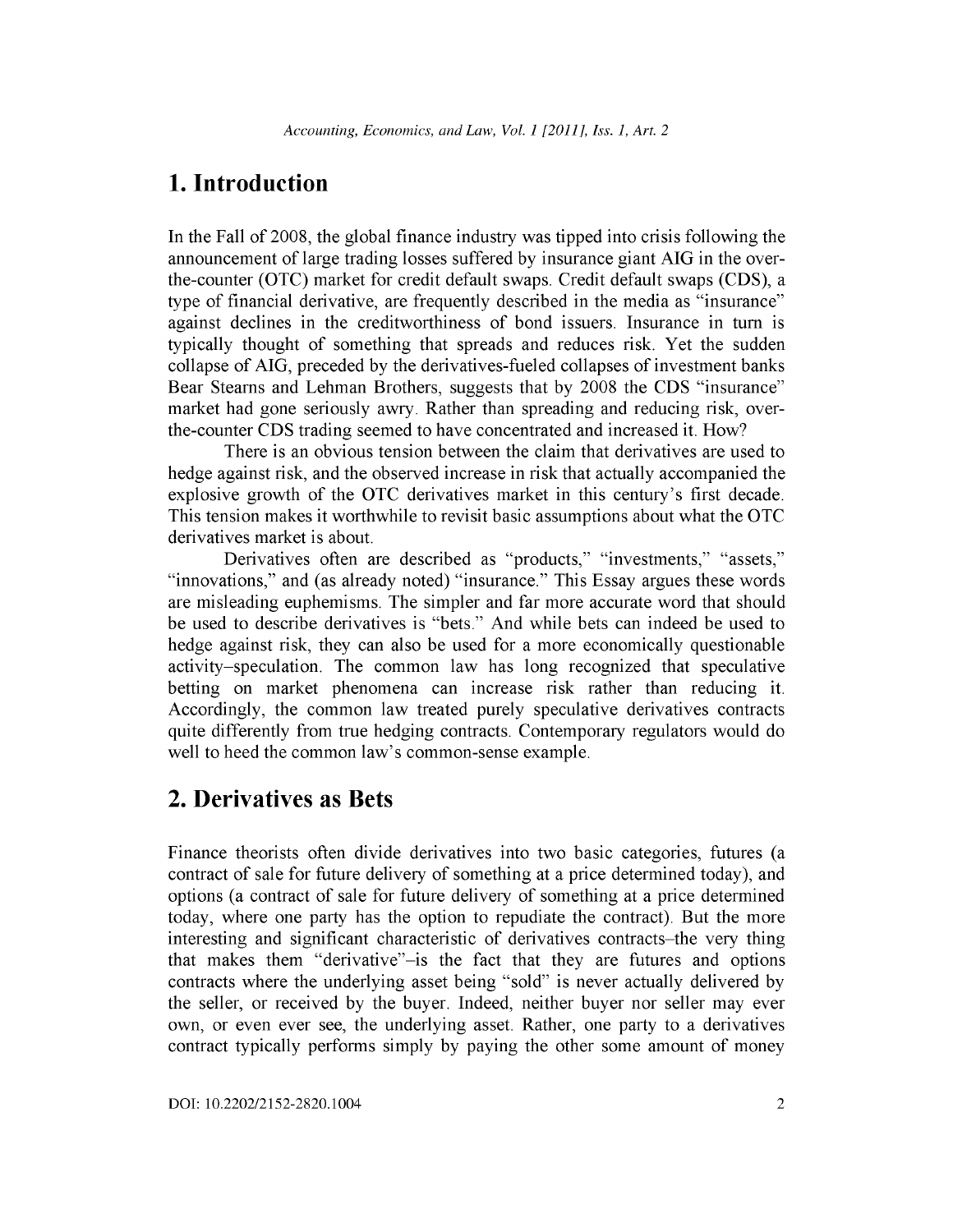determined **by** changes in some market price, interest rate, or credit rating that occur between the time the derivatives contract is entered, and the time the contract is performed. This process of performing **by** "paying differences" (as courts called it in the nineteenth century) makes clear the true nature of a derivatives contract. **A** derivative is nothing more, or less, than a bet: a promise to pay money determined **by** the occurrence or nonoccurrence of some future event. (Stout, **1999)**

It is important to recognize that betting can be very useful for hedging against risk. For example, if **I** own a house and **I** am worried about the risk it will be destroyed **by** an earthquake, **I** can make a bet with an insurance company that if an earthquake damages my house, the insurance company will pay me money in an amount equal to the damage. Most people call this kind of wager "homeowner's insurance," although a derivatives trader might a call it a "home value swap." Whatever the label, when a person makes a bet that will pay off only in the event she suffers some loss, her betting has had the economically beneficial effect of offsetting the loss and so reducing her risk. It is truly insurance.

But bets can be used for purposes other than insurance. In particular, bets can be used to *speculate-to* try to reap profits from predicting future prices, interest rates, or credit ratings. In fact, bets are ideal vehicles for speculation. Speculating in the spot markets for gold, houses, or interest rates **by** actually buying and holding gold ingots, houses, or promissory notes is expensive, difficult, and requires the commitment of significant capital. In contrast, speculating **by** placing a bet can be virtually costless, at least until the bet comes due. It is much cheaper and much easier to speculate on a company's creditworthiness **by** entering a **CDS** agreement, than **by** buying and holding a large portfolio of the company's bonds.

# **3. The Common Law Approach To Derivatives Betting**

Laymen and lawmakers traditionally have looked on purely speculative derivatives contracts with suspicion. In the popular mind, derivatives speculation was just another form of gambling, associated with not only with increased risk, but also with wastefulness and market manipulation. Reflecting this suspicion, the common law drew a careful distinction between a derivatives contract in which at least one party was truly hedging a preexisting commercial risk (deemed legally enforceable), and a purely speculative derivatives bet between two parties who were both trying to profit from predicting the future (deemed unenforceable as against public policy). As the **U.S.** Supreme Court explained in **1884:**

> "The generally accepted doctrine in this country is **...** that a contract for the sale of goods to be delivered in the future **is**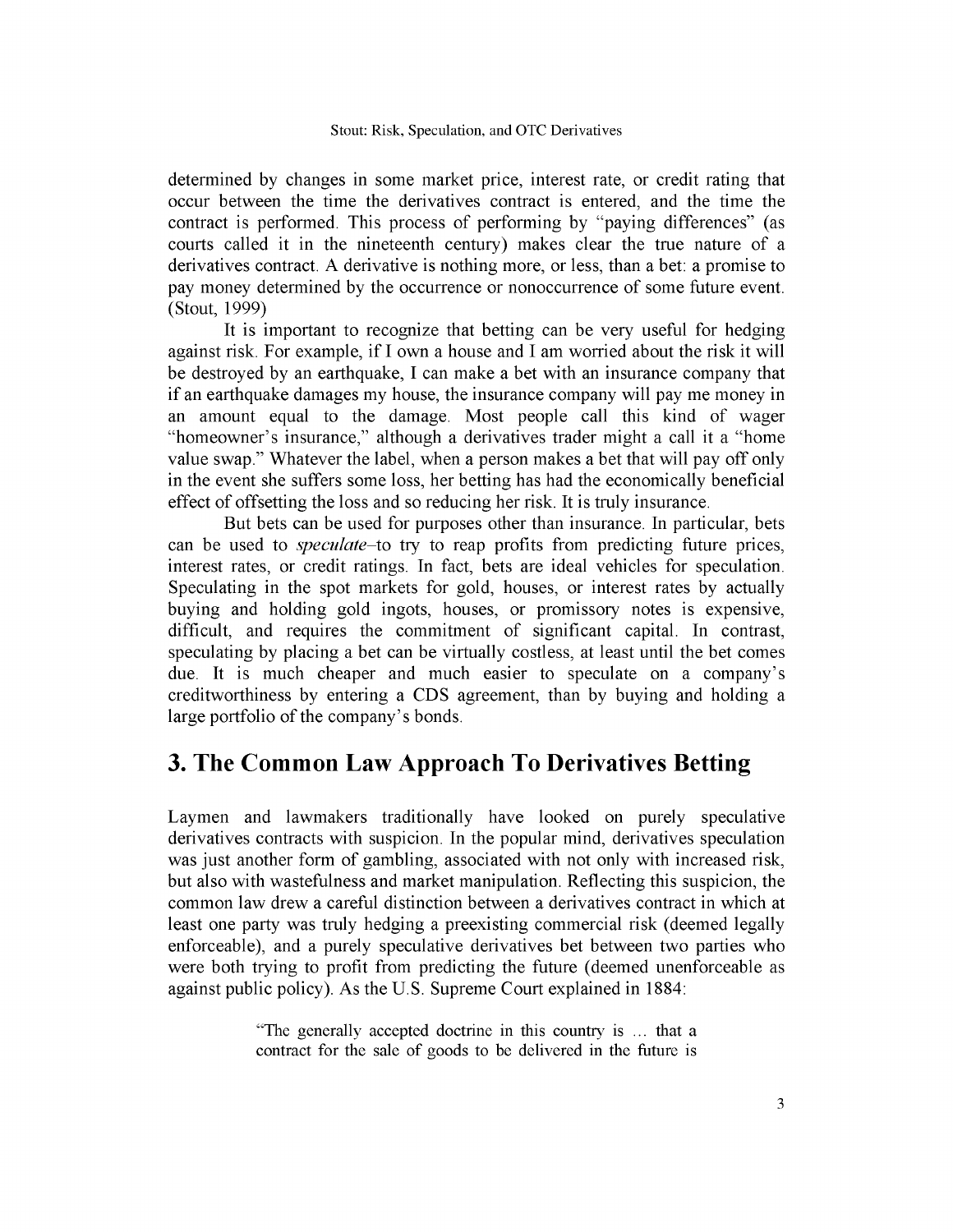valid, even though the seller has not the goods, nor any means of getting them than to go into the market and buy them; but such a contract is only valid when the parties really intend and agree that the goods are to be delivered **by** the seller and the price to be paid **by** the buyers; and, **if** under guise of such a contract, the real intent be merely to speculate in the rise or fall of prices, and the goods are not to be delivered, but one party **is** to pay to the other the difference between the contract price and the market price of the goods at the date fixed for executing the contract, then the whole transaction constitutes nothing more than a wager, and it is null and void." (Irwin v. Williar, **1884,** at **508-09)**

This rule against enforcing "difference contracts" (the nineteenth-century term for derivatives) was subject to an important exception. Even when neither party intended to make or to take delivery of the goods that had been "sold" under the contract, a difference contract would be enforced if one of the parties could prove it held an economic interest that would be damaged **by** the very same occurrence that would allow it to profit from the wager. This "indemnity" exception to the general rule of unenforceability was mirrored in insurance law, which enforced insurance contract bets only when the policyholder sought indemnification for an "insurable interest" at risk. (Stout, **1999,** at **718,** 724-25)

**Why** did common law courts view derivative contracts lacking an indemnity interest as unenforceable on grounds of public policy? In brief, because it viewed such contracts as gambling, and gambling in turn was believed to create problems for both individuals and the broader society. In particular, gambling was thought to pose the distinctly economic-as opposed to moral-concern that it increased risk.

Unlike true hedging-which reduces risk, or at least assigns risk to a party who can bear it more cheaply-gambling, including speculative derivatives gambling, does indeed increase risk. The logic is straightforward. When two people gamble, instead of two people who each have some money, we often end up with one who has lots more money and one who has none. This increased variation in wealth is, of course, the very definition of financial risk, which economic theory typically posits reduces social welfare. Showing an intuitive understanding of the costs of risk, the common law disfavored purely speculative derivatives wagering because it "induces men to risk their money or property." (Brua's Appeal, **1867,** at **299)** This was believed to contribute not only to the impoverishment of the losing gamblers and their dependents, but to other social problems as well, including "bankruptcies, defalcations of public officers, embezzlements, [and] forgeries." (Cunningham v. National Bank of Augusta, **1882,** at 403) In an eerie presage of the **2008** credit crisis, one nineteenth century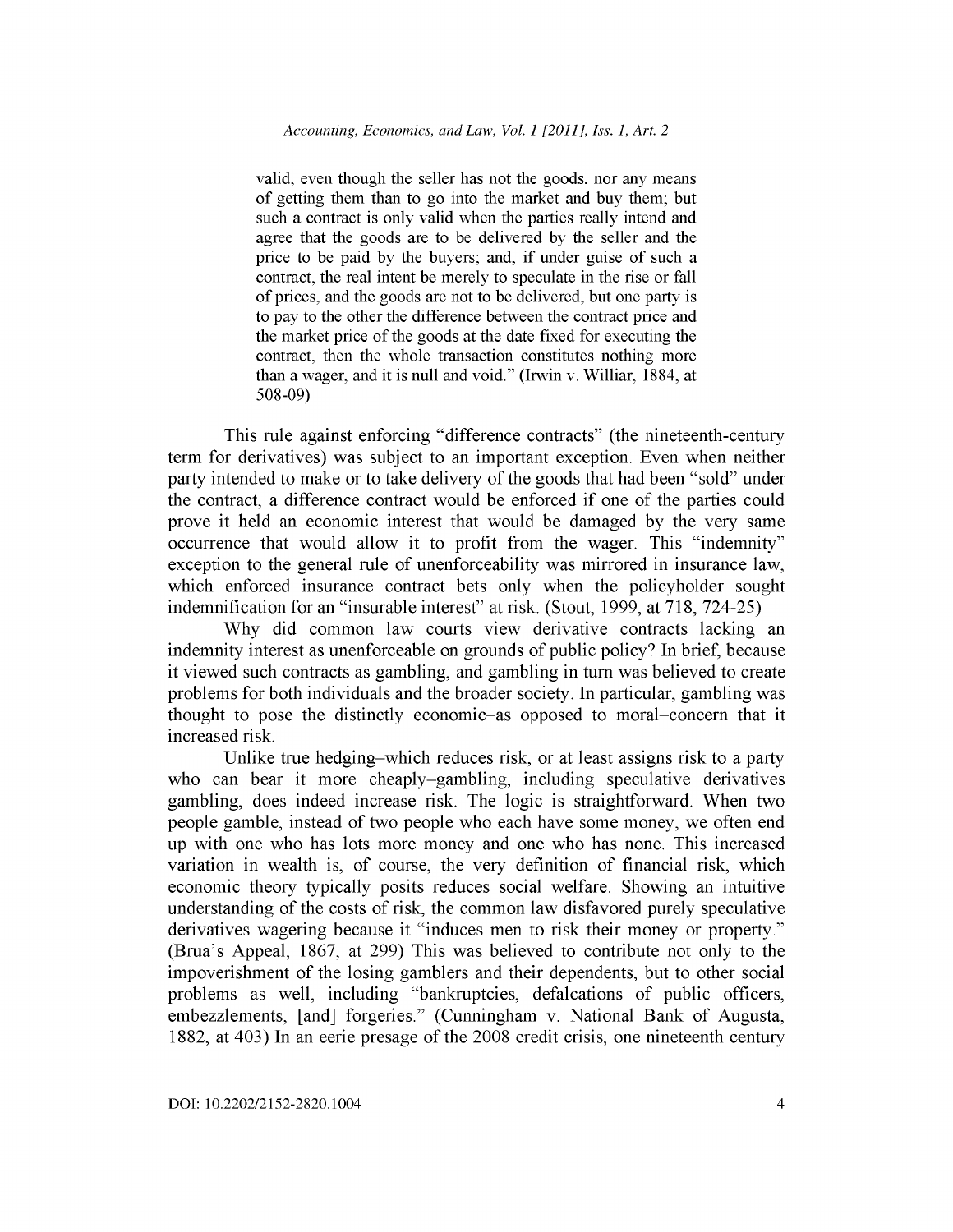opinion fretted that enforcing speculative off-exchange derivatives would increase the chances of "carrying down the bona fide dealer in [the speculator's] collapse." (Kirkpatrick v. Lyons v. Bonsall, **1872,** at **158)**

In spite of this concern about increased risk-a concern that recent experience suggests still very much applies today-the common law did not completely prohibit speculative derivatives contracts ("difference contracts"). Rather, it discouraged pure speculation in a more subtle fashion: **by** refusing to give derivatives speculators access to public courts to enforce their wagers. This rule of legal unenforceability had an interesting effect. In brief, it drove would-be derivatives gamblers to form private gambling clubs owned **by** sophisticated business parties with both the motive, and the means, to ensure derivatives gamblers could and would make good on their bets. These private gambling clubs-the options and futures exchanges-used membership requirements, capital requirements, and collateral posting requirements to ensure that derivatives bettors actually could, and would, perform on their contracts. Through this process of private enforcement, the futures and options exchanges allowed purely speculative trading to take place while keeping its scope and risks in check. At a result, common law courts eventually recognized the legality of exchange-based derivatives trading. (Stout, **1999,** at **719)**

## **4. The Modern Approach**

The end result was a legal distinction between purely speculative "over-thecounter" **(OTC)** derivatives entered off an exchange (which were unenforceable in the courts) and speculative derivatives contracts entered on a private exchange (which were enforced primarily not **by** courts, but **by** the exchanges themselves). Unfortunately, this time-tested common law system eventually succumbed, first to the emerging trend toward codification, and then-far more disastrously-to the more-modern trend of "decodification" (deregulation).

As described in detail **by** Stout **(1999),** the codification process began at the state level, with the passage in the late nineteenth and early twentieth centuries of state "antibucketshop" statutes that declared off-exchange futures and options contracts not performed **by** actual physical delivery to be not only unenforceable, but illegal. The federal government soon followed suit with the Future Trading Act of **1921** and the Commodity Exchange Act of **1936 (CEA),** which similarly made off-exchange trading in futures and options on certain listed commodities illegal under federal law. In 1974, the **U.S.** Congress created the Commodity Futures Trading Commission **(CFTC)** and further expanded the **CEA** to apply to off-exchange futures and options trading not just in listed commodities, but in "all other goods and articles" as well.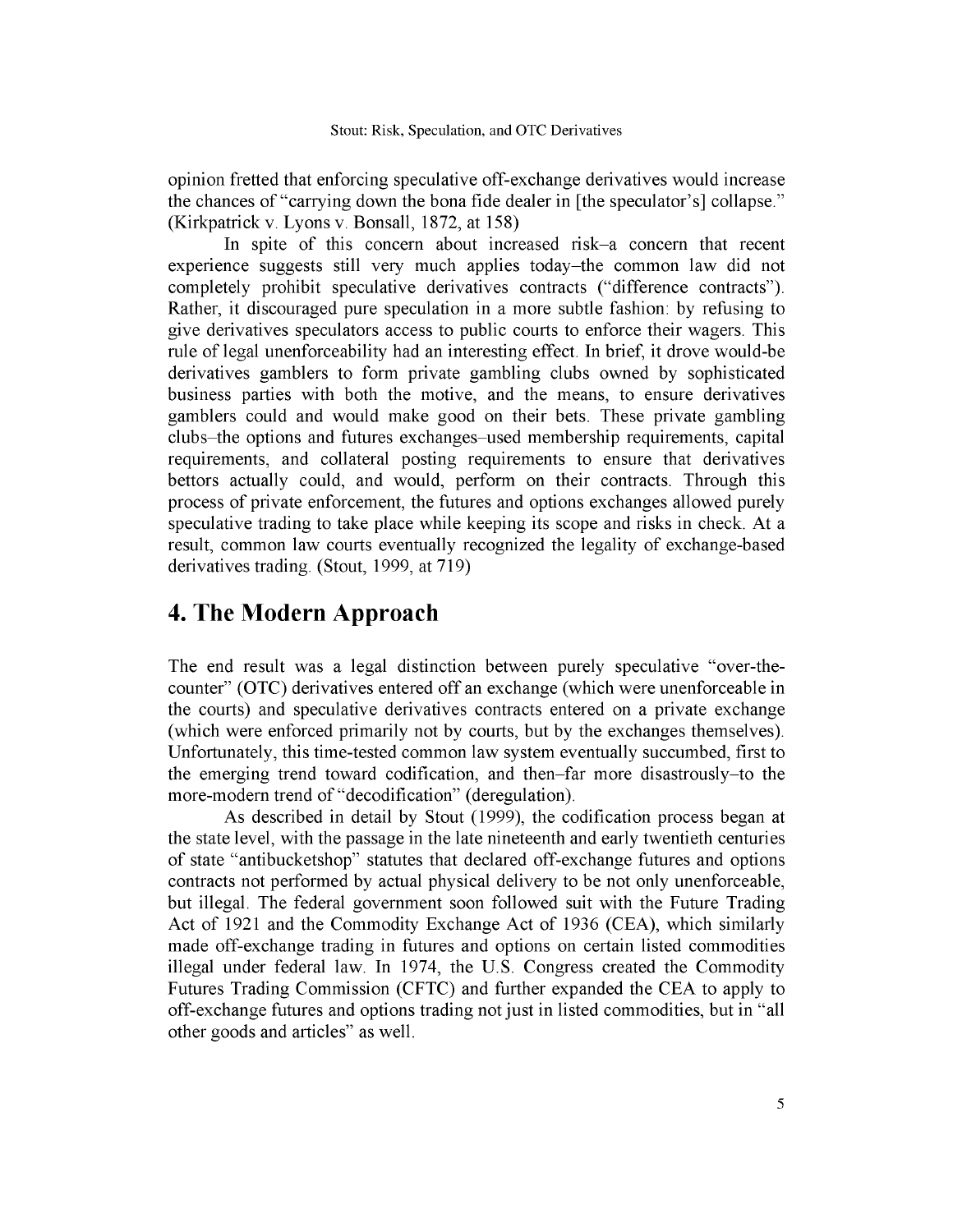It thus appeared that, **by** 1974, the old common law rules governing difference contracts (derivatives) had been largely replaced **by** a federal regulatory scheme. Only a decade later, however, the deregulation trend took hold. Accustomed to dealing only with commodity-market based derivatives like grain futures and silver options, the **CFTC** was unprepared to deal with the sudden appearance of derivatives contracts based on financial market phenomena, like interest rates or currency valuations. After initially treating interest rate swaps and certain other financial derivatives as outside its jurisdiction, the **CFTC** in the 1980s and 1990s tried to re-assert its regulatory power over financial derivatives. **By** that time, however, the **OTC** derivatives market genie was out of the bottle. The CFTC's efforts were met with heavy Wall Street resistance and lobbying, culminating in 2000 with the **U.S.** Congress' passage (at Wall Street banks' urging) of the Commodities Futures Modernization Act of 2000 **(CFMA).** The **CFMA** essentially reversed the old common law rule **by** declaring off-exchange derivatives trades **by** financial institutions to be legally enforceable--including purely speculative trades between two parties who each lacked an insurable interest.

Not surprisingly, the legalization of purely speculative **OTC** derivatives trading produced an immediate and explosive growth in the size of the **OTC** derivatives market. **(If** we legalized burglary or murder for hire, those markets would likely grow, too.) According to the Bank for International Settlements, **by** the end of **1999** the total notional value of **OTC** derivatives outstanding was approximately **\$88** trillion. (Bank for International Settlements, 2000) **By 2008,** the **OTC** market had grown nearly tenfold, to almost **\$600** trillion. (Bank for International Settlements, **2008)** This figure amounted to about **\$100,000** in notional derivatives bets for each man, woman, child and infant living on the planet.

#### **5. The Results of the Modern Approach**

One would expect the sudden appearance of a **\$600** trillion market to have consequences. The rise of the **OTC** derivatives market soon did. Interestingly, those consequences were exactly what a nineteenth-century common law judge would have predicted: an increase in risks to derivatives "investors" without any apparent compensating social benefit.

The connection between **OTC** derivatives speculation and investor risk is straightforward and obvious. Even before passage of the **CFMA,** regulatory exemptions legalizing **OTC** trading in interest rate swaps soon led to spectacular trading losses and bankruptcies for Orange County, California's pension fund; for the British bank Barings PLC; and for the hedge fund Long Term Capital Management. (Stout, 1995a and Stout, **2009)** Similarly, the CFMA's legalization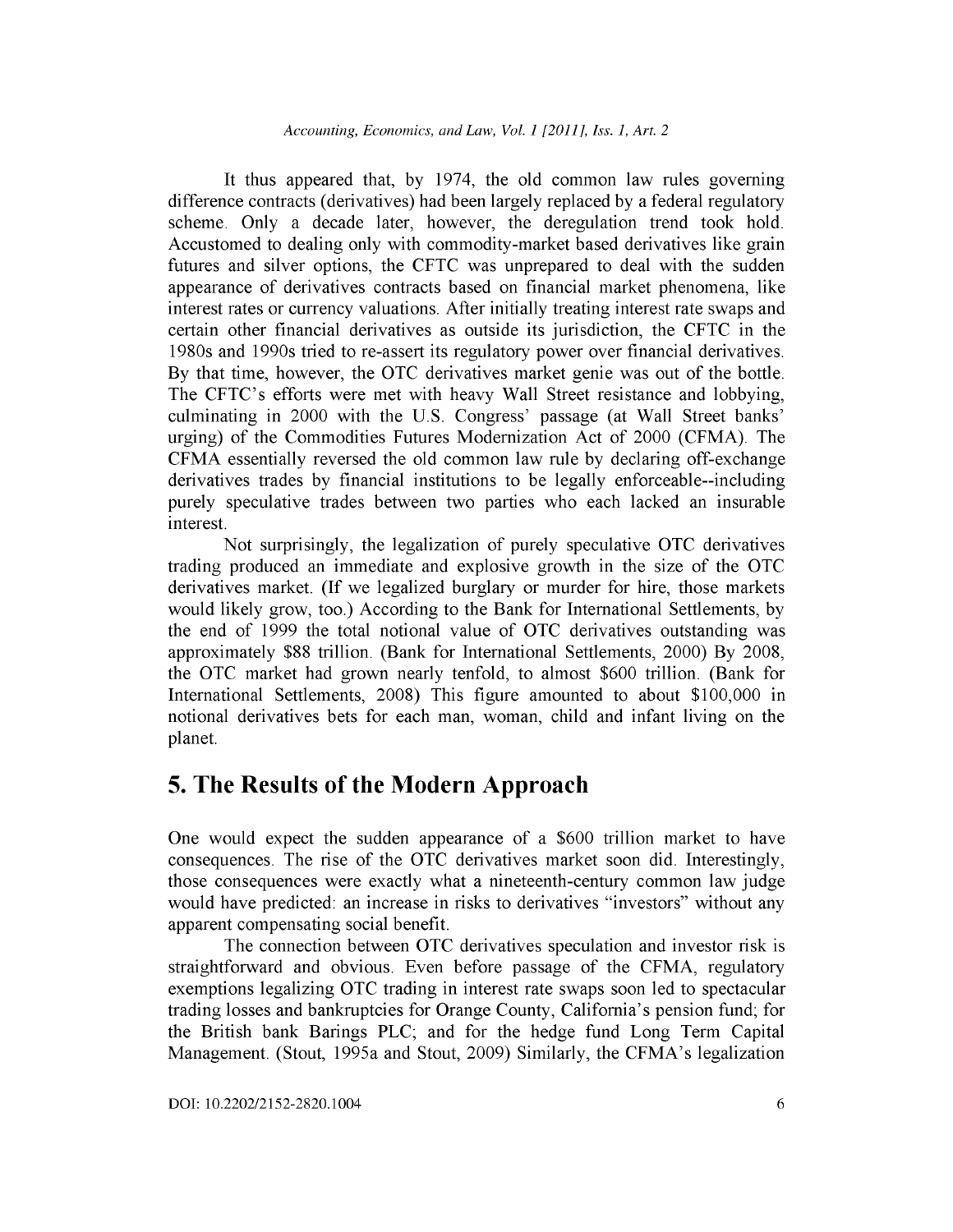of other financial derivatives led to the emergence of an **OTC** credit default swap market that, rather than reducing systemic risk, eventually caused the **2008** collapses of Bear Stears, Lehman Brothers, and **AIG.** (Stout, **2009)** The sudden and unexpected collapses of these institutions triggered the Fall **2008** credit crisis.

# **6. Why Did We Ignore OTC Derivatives' Potential to Increase Risks?**

In the light of recent history, it seems worthwhile to attempt a better understanding of why-given the common law's longstanding hostility toward purely speculative derivatives trading-lawmakers **by** the end of the twentieth century were eager to dismantle longstanding legal deterrents **by** passing legislation to make even purely speculative **OTC** derivatives legally enforceable.

Part of the answer may lie in simple forgetfulness. Just as residents of a community that suffers a crime wave and hires police to end it may wonder, several years later when crime has disappeared, why they are paying for police officers, the common-law solution of confining derivatives speculation to private exchanges worked so well that lawmakers and laymen alike lost sight of the possibility that widespread **OTC** speculation could cause problems.

Another part of the story is political power. Even if derivatives speculation imposes social costs **by** increasing risks, it can be privately profitable for individual derivatives traders and especially for Wall Street banks that act as dealers in derivatives markets. The **U.S.** financial industry is politically powerful and exerts enormous influence through its lobbying and strategic campaign contributions to politicians. (Johnson, **2009)** Meanwhile, investors who suffer increased risks without compensating returns from purely speculative derivatives trading face their own peculiar obstacles to political action. *Ex ante,* before losing derivatives traders participate in speculation, they expect to profit from their speculative activities. *Ex post,* after they learn they have suffered losses, they are discouraged from political action both **by** embarrassment, and **by** the knowledge they can protect themselves from future losses simply **by** refraining from doing any more trading. (Stout, 1995a) It is accordingly difficult to find a natural political constituency to push for limitations on derivatives speculation.

But it is also possible that much of the blame for lawmakers' willingness to ignore the lessons of business history and the wisdom of the common law may be laid at the foot of economists, many of whom championed the legalization of **OTC** derivatives trading in 2000 on the grounds that economic theory viewed speculation as a socially beneficial activity. (Stout, **1999,** at **739)** Yet why would the common law discourage a socially beneficial activity? The answer, perhaps,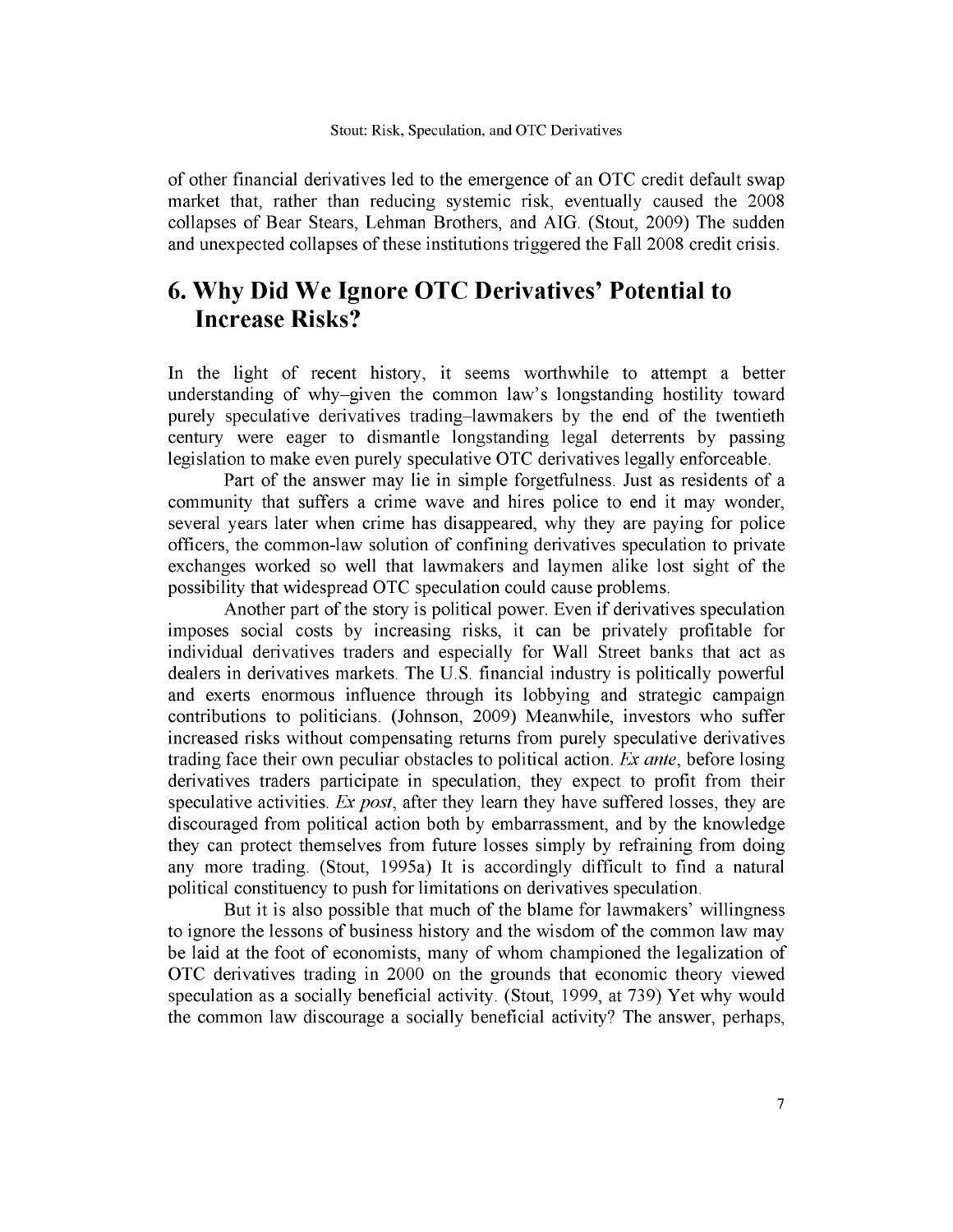may lie in the possibility that when economists and common law judges speak of speculation, they are often describing quite different activities.

#### **7. Three Theories of Speculation**

Thus we turn to consider in greater detail what, exactly, is "speculation." As it turns out, the economic literature identifies at least different theories of speculative trading. These three theories-which we might dub the *risk hedging, information arbitrage, and disagreement* models of speculation-carry very different implications for the economic consequences and desirability of speculation.

*The risk hedging* theory views speculative trading as a consequence of traders' different attitudes toward risk. According to this model, speculators are traders who extract trading profits **by** dealing on relatively favorable price terms with more risk averse hedgers who are willing to accept a less-advantageous price to avoid the risk of future price changes. For example, a risk averse farmer whose wealth is tied up in his wheat crop might want to hedge against a change in wheat prices **by** selling wheat futures, thus locking in today's price. **A** less risk averse speculator-perhaps someone who doesn't mind risk, or someone who can diversify risk away-might be willing to buy the farmer's futures contracts and take on the risk of future price changes. Thus, it can be argued that the risk hedging theory is not really a theory of speculation at all. **A** risk hedging market is really a risk reducing, socially beneficial insurance market.

**A** second explanation for speculative trading that appears frequently in the economics literature is the *information arbitrage* model. This second approach, often associated with a classic article **by** Sanford Grossman and Joseph Stiglitz (Grossman and Stiglitz, **1980),** describes speculators as careful researchers who invest in information that allows them to identify mispriced assets, allowing them to trade on superior terms with less-informed market participants selling for liquidity or buying for consumption. For example, an information arbitrageur might do meteorological research to predict a drought, and then profit from her superior prediction **by** buying wheat futures from liquidity-seeking farmers. The information arbitrage model accordingly explains speculative trading as a result of differences in market participants' willingness to invest in information.

Like the risk hedging model, the information arbitrage model implies that speculative trading produces social benefits. But rather than presuming that speculative trades benefit both parties **by** moving risk to the party who can bear it most cheaply, the information arbitrage theory relies on more indirect forms of social benefit to defend speculation. An information arbitrageur's trades are not, strictly speaking, mutually beneficial. Less-informed traders would prefer a market in which they did not have to compete at a systematic disadvantage against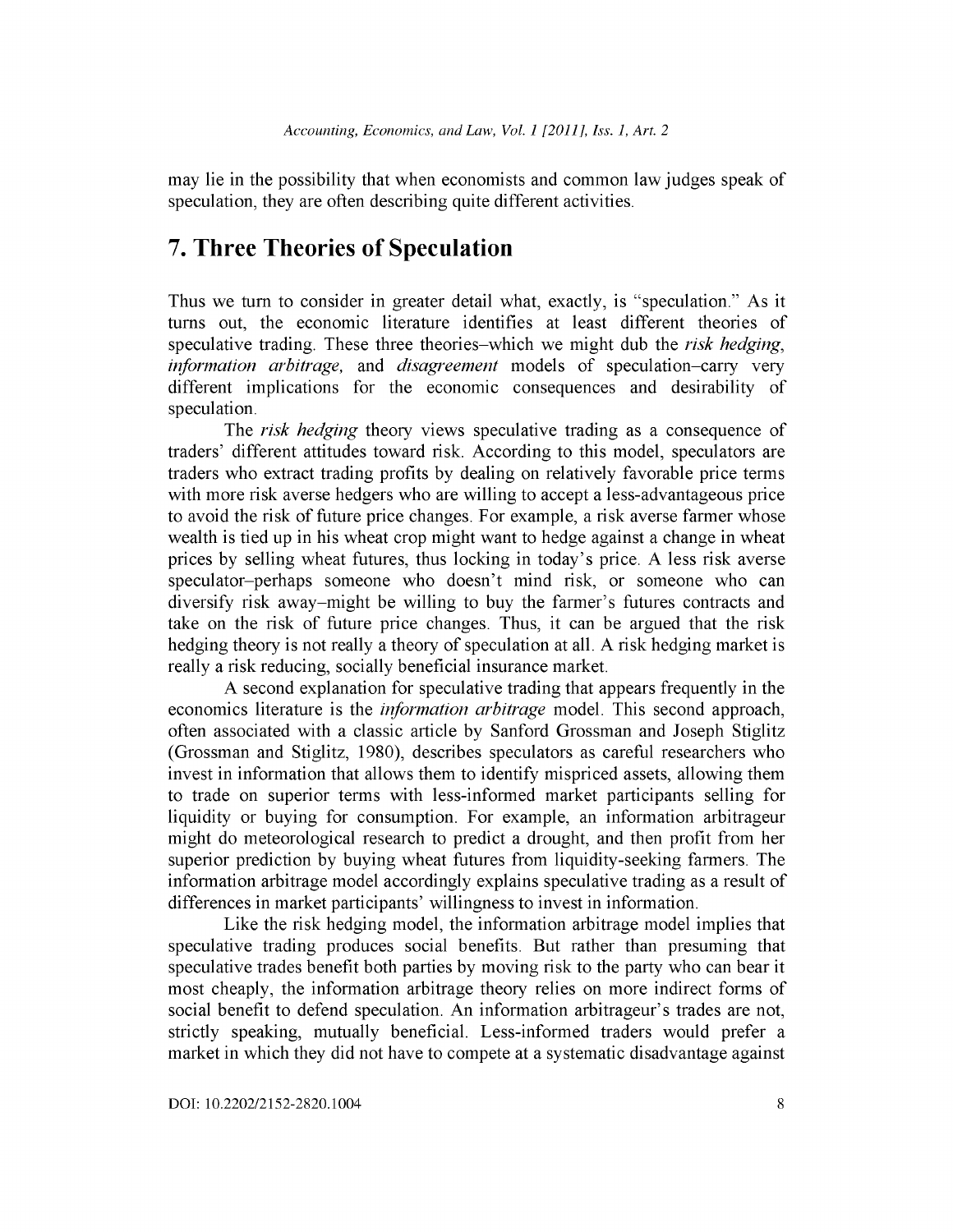information arbitrageurs. Nevertheless, information arbitrageurs perform at least two useful economic functions. First, they add useful liquidity to the market, making it easier for others who want to buy or sell for non-speculative reasons to find someone to trade with. Second, information arbitrageurs identify mispriced assets and correct market prices. For example, an information arbitrageur whose weather research reveals that there is likely to be a drought will buy wheat, driving up prices. Farmers will respond **by** planting more wheat, reallocating social resources in the fashion that helps offset the effects of the drought. These social benefits justify information-arbitrage trading, even though from the perspective of the trading parties it is a zero-sum game where the arbitrageur's profits come at the liquidity trader's expense.

The risk hedging and information arbitrage models of speculation accordingly explain many economists' general enthusiasm for speculators and for speculative markets, including (at least before the **2008** crisis) the market for **OTC** derivatives. Yet there is a third possible economic model of speculative trading that comes much closer to describing what laypersons mean when they refer to "speculation." This third model may also do a better **job** of explaining both the explosive growth in **OTC** derivatives trading that followed passage of the **CFMA,** and the economic problems that followed.

The third model of speculation explains speculative trading as a result of "heterogeneous expectations" or subjective *disagreement-that* is, differences in individual traders' subjective beliefs about the future. (Hirshleifer, **1977;** Stout, 1995a) Consider an archetypal example. Suppose that Bull and Bear are equally risk averse. Although neither owns any corporate bonds, both have invested an equal amount of time and effort into analyzing a particular corporation's (say, GE's) creditworthiness. Based on their research, which focused on different sources, Bull and Bear reach differing subjective conclusions about whether GE's creditworthiness is likely to rise or fall in the near future. Bull predicts a rise; Bear predicts a fall. Given their differing beliefs, Bull willingly sells **CDS** "insurance" on **GE** bonds that Bear willingly buys. Both take on new risk that neither was exposed to before. Neither provides liquidity to actual buyers and sellers of **GE** bonds (although perhaps each can be said to provide "liquidity" to the other speculator). Finally, because neither has superior information-just different information-their trade does not improve the accuracy of **GE** bond prices.

# **8. The Reality and Implications of Disagreement-Based Speculation**

The possibility that apparently speculative trading can be motivated **by** subjective disagreement seems obvious to many laymen. **Why** then, do experts often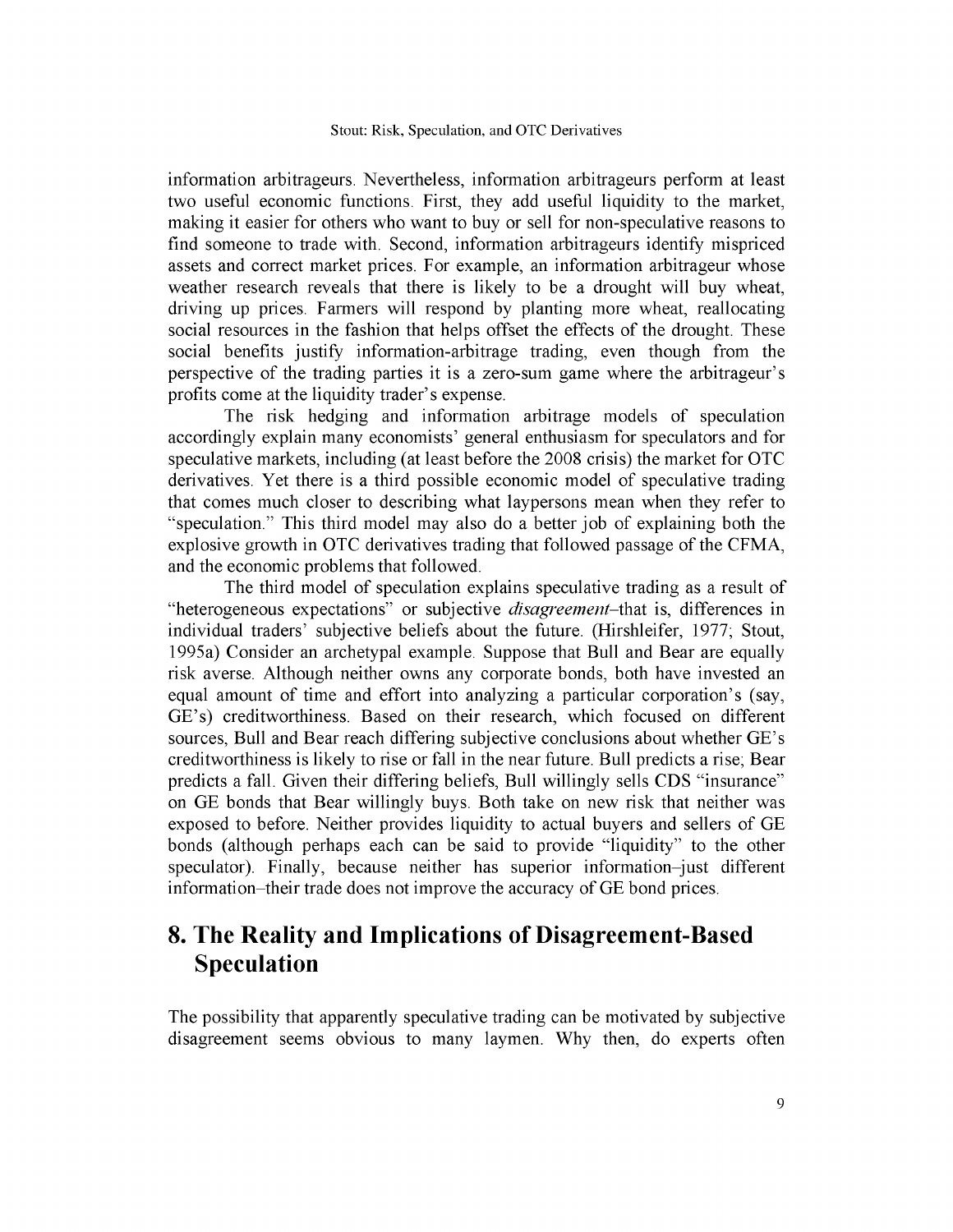overlook *it?* As noted, part of the answer may lie in many free-market economists' enthusiasm for the risk hedging and information arbitrage models, which imply that all is well in the market, and that speculative trading does indeed serve society's interests.

Another part may lie in game theory, and in particular in a classic article **by** Paul Milgrom and Nancy Stokey that predicted that, given certain assumptions, rational bulls and bears would never trade on subjective disagreement because each would assume the other knew something important that he or she didn't know. (Milgrom and Stokey, **1982)** This influential "no trade" theorem, however, relies on unrealistic assumptions about human beliefs and knowledge. (Stout, **1997).** Moreover, whether or not rational actors should trade on the basis of subjective disagreement, *real people do trade on disagreement.*

This is obvious not only from empirical phenomena like the "winner's curse" seen in auctions (Thaler, **1988),** but also from casual perusal of any investment newsletter or financial column. And while would-be speculators who lose money may eventually stop trading-at least if they are rational and capable of learning-there are plenty of new traders arriving in each generational cohort to take their place. As P.T. Barnum put it, "there's a sucker born every minute." (Stout, 1995a, at **637-641)**

Given the reality of disagreement-based trading, it is important to consider its economic implications. Those implications are not favorable. Unlike the risk hedging and information arbitrage models, the disagreement model of speculative trading predicts that speculation is economically inefficient because it *increases risk without providing any offsetting social benefit.*

Despite the fact that two speculators who trade with each other each expect to reap trading profits, pure speculation of this sort is at best a zero-sum game. Bull can only make money if Bear loses money, and vise versa. Meanwhile, both traders have incurred a cost, because their respective beliefs that that they can predict the future better than their counterparty can has tempted each of them to expose him- or herself to a new risk that he or she wasn't exposed to before, e.g., the risk that GE's credit rating might rise or fall. Similarly, derivatives betting on interest rates, market prices, or inflation rates increases speculating traders' risks, just as gambling increases gamblers' risks.

### **9. Conclusion, With A Note on Where We Are** Now

The idea of disagreement-based trading fits well with the popular image of speculation. It explains a variety of empirical phenomena, such as bubbles and high turnover rates, seen in speculative markets. (Stout, 1995a; Stout, **1999)** Perhaps most importantly, it provides a firm theoretical foundation for the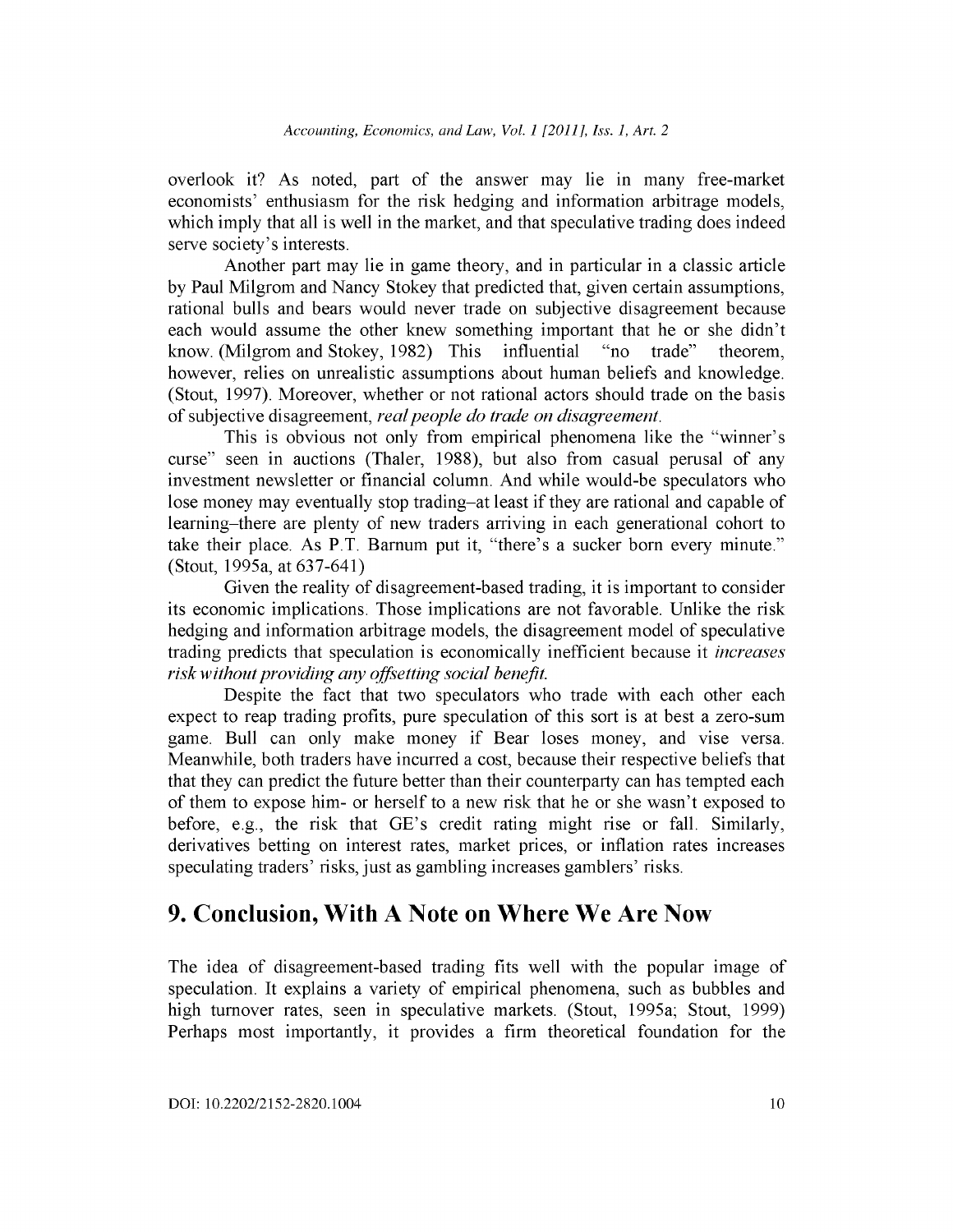suspicion that speculative trading can increases private risks without providing offsetting public benefits.

In the process, the theory of disagreement-based trading gives us reason to question the wisdom of free market ideology in speculative markets. This may be especially true in the case of speculative **OTC** derivatives trading. There are at least two reasons to suspect that, after the passage of the **CFMA,** the **OTC** derivatives market came to be dominated **by** speculation of the disagreementbased sort. The first reason is the sheer size of the market, which **by 2008** had grown many times larger than the markets for the underlying assets on which **OTC** derivatives were being written. For example, **by 2008** the notional value of all outstanding **CDS** contracts had reached **\$67** trillion, while the total value of all bonds and asset-backed securities issued **by U.S.** firms was only **\$15** trillion (Stout **2009).** Although notional value for many reasons can be an inaccurate measure of a market's size, it seems **highly** questionable to assume that **\$67** trillion of **CDS** written on **\$15** trillion of bonds could all be "insurance." It is worth remembering, as well, that in **2008** derivatives contracts were not being written on all securities, but primarily on a favored few, in particular mortgagebacked securities and certain companies' bonds. Thus, the imbalance between the amount of derivatives bets outstanding, and the value of the underlying assets being bet upon, may have been even greater.

The second reason to suspect that the **OTC** derivatives market was dominated **by** disagreement-based speculation in **2008** is, quite simply, that the **OTC** market produced exactly the result we would expect to see from purely disagreement-based trading: a dramatic increase in risk unaccompanied **by** any evident social benefit. According to the risk hedging model, **OTC** derivatives trading should have decreased risk, or at least shifted it to parties who could bear it more easily. (This view led famed economist Merton Miller to confidently announce in the 1990s that "derivatives have actually made the world safer, not riskier **...** no serious likelihood of a derivatives-induced financial meltdown actually exists." (Miller, 1994) The information arbitrage model predicts that speculative **OTC** derivatives trading should have neither increased nor reduced risk, merely moved it around while providing more accurate prices in the process. Only the disagreement-based model predicts that the opportunity for speculative trading increases risk. This is, of course, what we have experienced.

As elegant and appealing as the information arbitrage and risk hedging models of speculation may be, they did a remarkably poor **job** of predicting the consequences of the **CFMA** and the legalization of speculative **OTC** derivatives trading. Instead, the market behaved-to our collective misfortune-the way an enormous gambling market would behave.

Which raises the question: might we do well to return to the common law rule that purely speculative derivatives contracts entered off an exchange are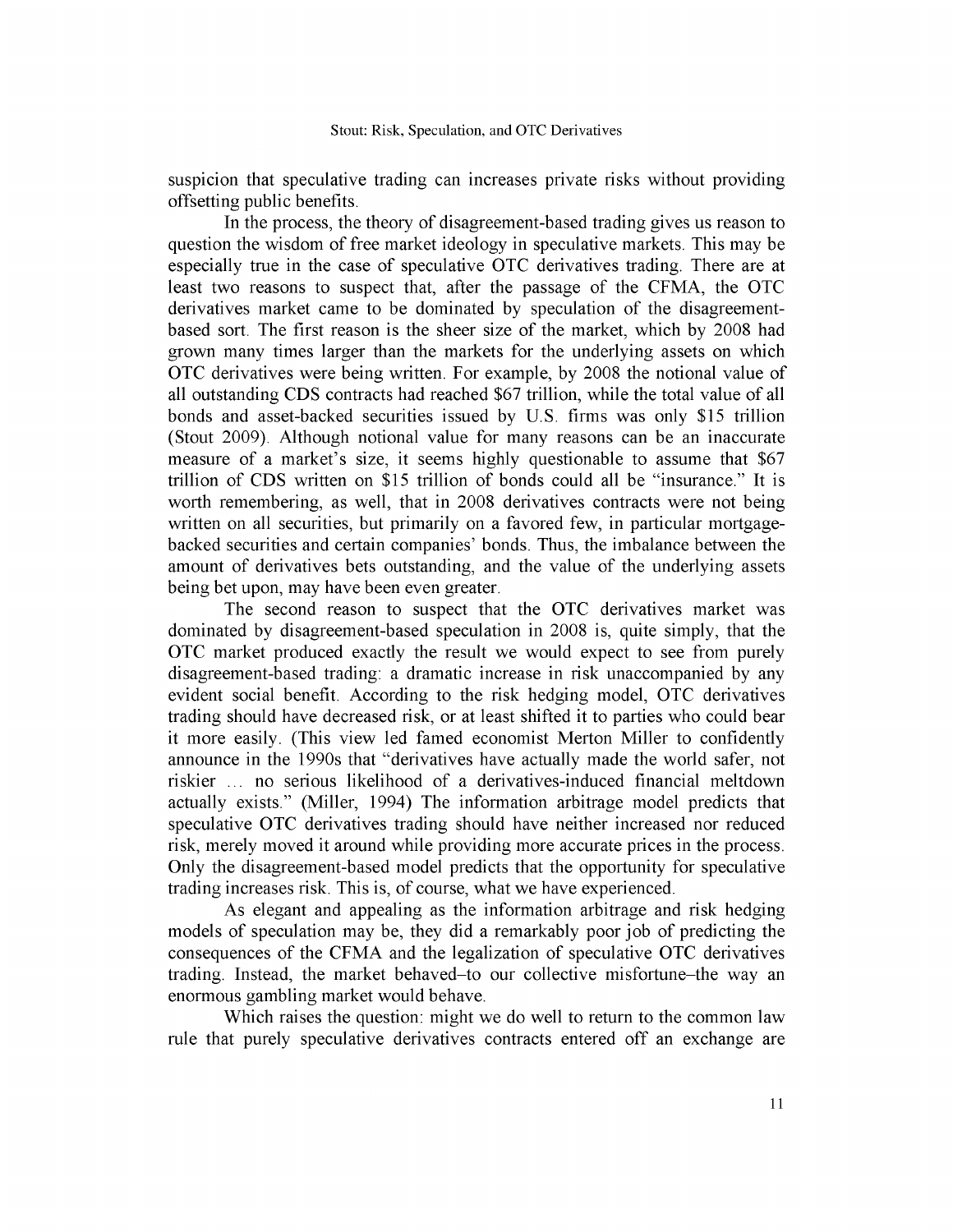unenforceable as contrary to public policy? Interestingly, the United States' newly-passed Dodd-Frank financial reform bill moves, at least a bit, in this direction. In particular, the bill requires that swaps and other financial derivatives that do not hedge against a "commercial risk" must be traded on a registered exchange, or on a clearinghouse that performs a similar private enforcement and risk-reducing function.

Unfortunately, the bill also contains an exemption that could, depending on future developments, come to swallow the rule. Even purely speculative derivatives contracts are excused from the exchange/clearinghouse requirement if those contracts are "not accepted" for clearing **by** an exchange or clearinghouse. (Skadden Arps, 2010) Only time will tell, but it seems plausible that Wall Street will prove inventive enough to come up with new and arcane derivatives contracts so bizarre and unusual that they are indeed "not accepted" for clearing.

**If** this should occur, we may very well find ourselves faced again with the sort of enormous, risk-increasing **OTC** derivatives market that led to the Fall **2008** crisis. Should such a speculative market arise again, lawmakers would do well to heed the wisdom of the common law. Gambling-including commercial gambling through **OTC** derivatives-should at best be tolerated, not subsidized through public enforcement of gamblers' wagers.

#### **Cases Cited**

Brua's Appeal, *55* Pa. 294 **(1867)** Cunningham v. National Bank of Augusta, **71** Ga. 400 **(1882)** Irwin v. Williar, **110 U.S.** 499 **(1884)** Kirkpatrick v. Lyons v. Bonsall, **72** Pa. *155* **(1872)**

#### **References**

Bank for International Settlements, BIS Quarterly Review **26** (June 2000)

Bank for International Settlements, BIS Quarterly Review **26** (June **2008)**

- Grossman, Sanford **&** Stiglitz, Joseph, *On The Impossibility of Informationally Efficient Markets,* **70** American Economic Review **393 (1980)**
- Hirshleifer, Jack, *The Theory of Speculation Under Alternative Regimes of Markets,* **32** Journal of Finance **975 (1977)**
- Johnson, Simon, *The Quiet Coup,* Atlantic Monthly (May **2009)**

**DOI:** 10.2202/2152-2820.1004 12